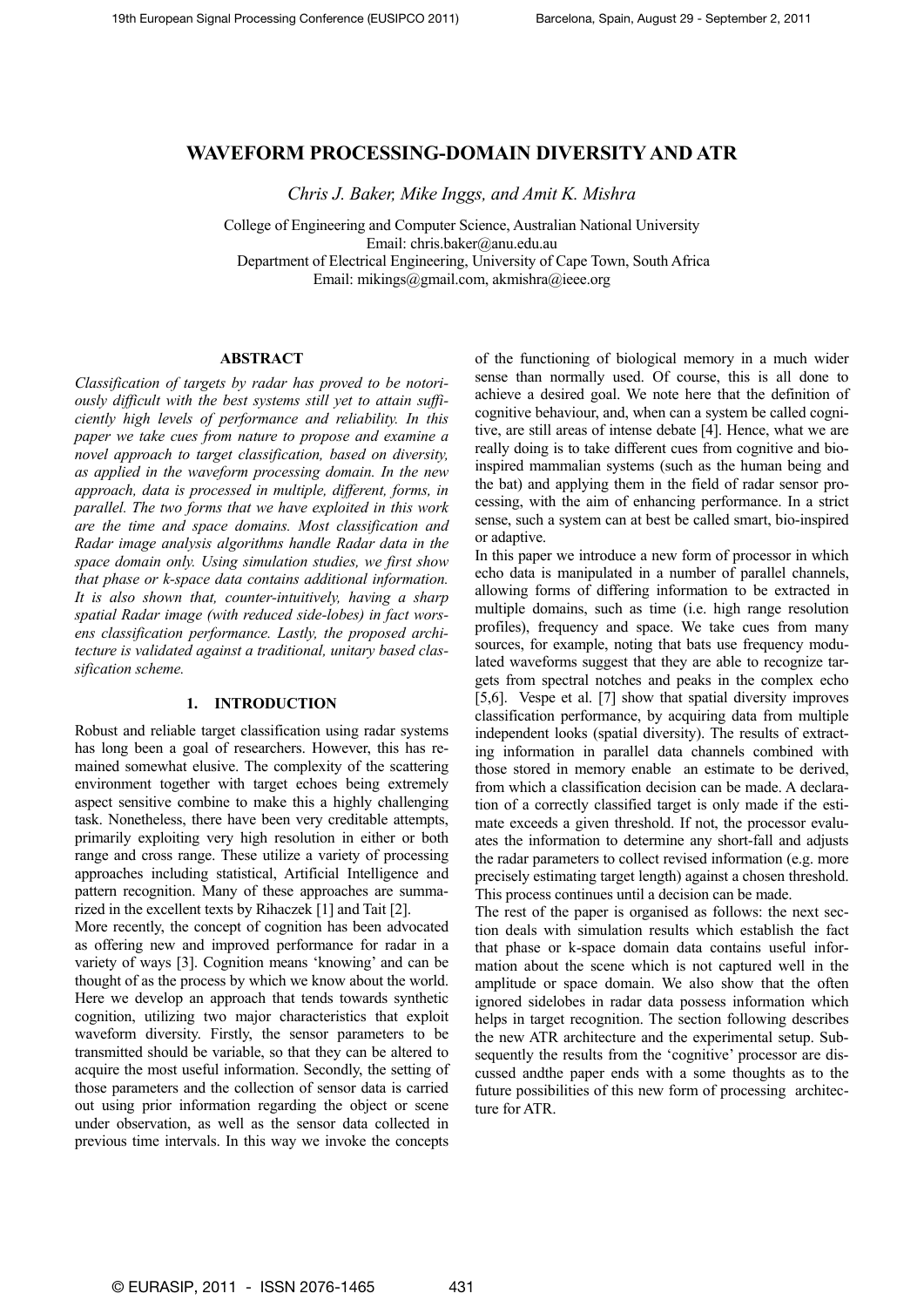# **2. PROCESSING DOMAIN AND INFORMATION CONTENT**

For target recognition, Radar engineers have, in the main, utilized high range-resolution (HRR) profiles or highresolution synthetic aperture radar (SAR, also inverse SAR) images also that provide cross range information. Traditionally, space domain data has been given more importance and a crisp HRR profile or SAR image is preferred to a signal representation with poor side-lobes. In this section, we introduce a few simulation exercises which show that phase or k-space domain data sometimes can have information which is missed in the space domain. We also show that ignoring and suppressing side-lobes may result in an image with greater visual appeal but may worsen the ATR performance.

# **2.1 Space and frequency domain data**

We synthesized a scene consisting of three clusters of scatterers. In each cluster there were four basic scatterers i.e. a dihedral, a corner-reflecter, a cylinder and a sphere. We have simulated these for a bandwidth of 500MHz, centered around 5GHz. Four different scenes were simulated, such that each scene has the three clusters at the same positions but consisting of different types of scatterer. Each cluster occupies only one resolution cell in the space domain, so that it will appear as a single, strong scatterer. The detailed modelling steps can be found in [8]. Figure 1shows the response from the targets in the space and frequency domains. As can be observed, although the space domain shows just three scatterers, the frequency domain displays completely different behavior for each of the scenes. This indicates that the frequency domain can help provide another dimension of discriminating information about the scene which can potentially be used to enhance the classification performance. Note that the frequency domain is only complimentary to the space domain, and both the domains need to be analysed using different processing approaches. This gives us the motivation to propose the waveform processing-diversity strategy for ATR.



Figure 1 – Data from four different scenes in the space and frequency domain. The top four plots show the data in the space domain and the lower four plots show the corresponding data in the phase domain

## **2.2 Sidelobe and ATR**

In a second set of simulation exercises, we show that the information contained in sidelobes is also potentially important for classifying targets. Generally, the sidelobes in an HRR profile or a SAR image are suppressed in the preprocessing stage. However, as shown in the last subsection, the information associated with the major scattering centers is not always sufficient to characterize the target. Some classification-specific information may also be contained in the side-lobes. To validate this, we ran ATR simulations on the MSTAR [9] dataset for five of the targets. Then we applied various sidelobe reduction algorithms [12,13] to 'improve' the images. The naive nearest neighbour classification algorithm has been used to classify the targets [15]. Details concerning the confusion matrix derivation can be found in a paper by Mishra et al.[16]. As can be seen from Figures 2 and 3, suppressing the sidelobes does enhance the appearance of the SAR images. However, this also deteriorates the ATR performance, as evidenced by the confusion matrices corresponding to the figures. This shows the importance of sidelobes for ATR. However, if the sidelobes are to be preserved, the intelligibility of the mainlobes will reduce. Hence, a way to have both the sidelobe and the mainlobe information is to process the data in both the space and frequency domains.

## **3. SYSTEM ARCHITECTURE FOR WAVEFORM PROCESSING-DOMAIN ATR**

Figure 3 shows a schematic of the proposed architecture. It is important to understand that this form of processor is rooted in observations of mammalian systems such as Bats and Dolphins that use echo location. However, it can be designed analytically and this, ultimately, will provide rigour in the generalisation of such processing approaches. Secondly, such an architecture, although presented here for radar based target recognition, can successfully be extrapolated to a broader set of sensing and motor systems which try to emulate human behaviour.

The major blocks (each representing a sub-system of the proposed architecture) are as follows.

- 1. *Radar platform:* This block represents the sensorplatform and is also responsible for any preprocessing required for the signal collected by the platform. Once the diversity decisions are made, this block has the responsibility to change the parameters of operation accordingly I.e. the emitted waveforms, platform location, etc. In the current work, we have dealt with angular diversity only.
- 2. *Range domain processing:* This block handles the processing of the range profiles as collected from the sensor platform.
- 3. *Frequency domain processing:* This block handles the processing of the data in the frequency domain.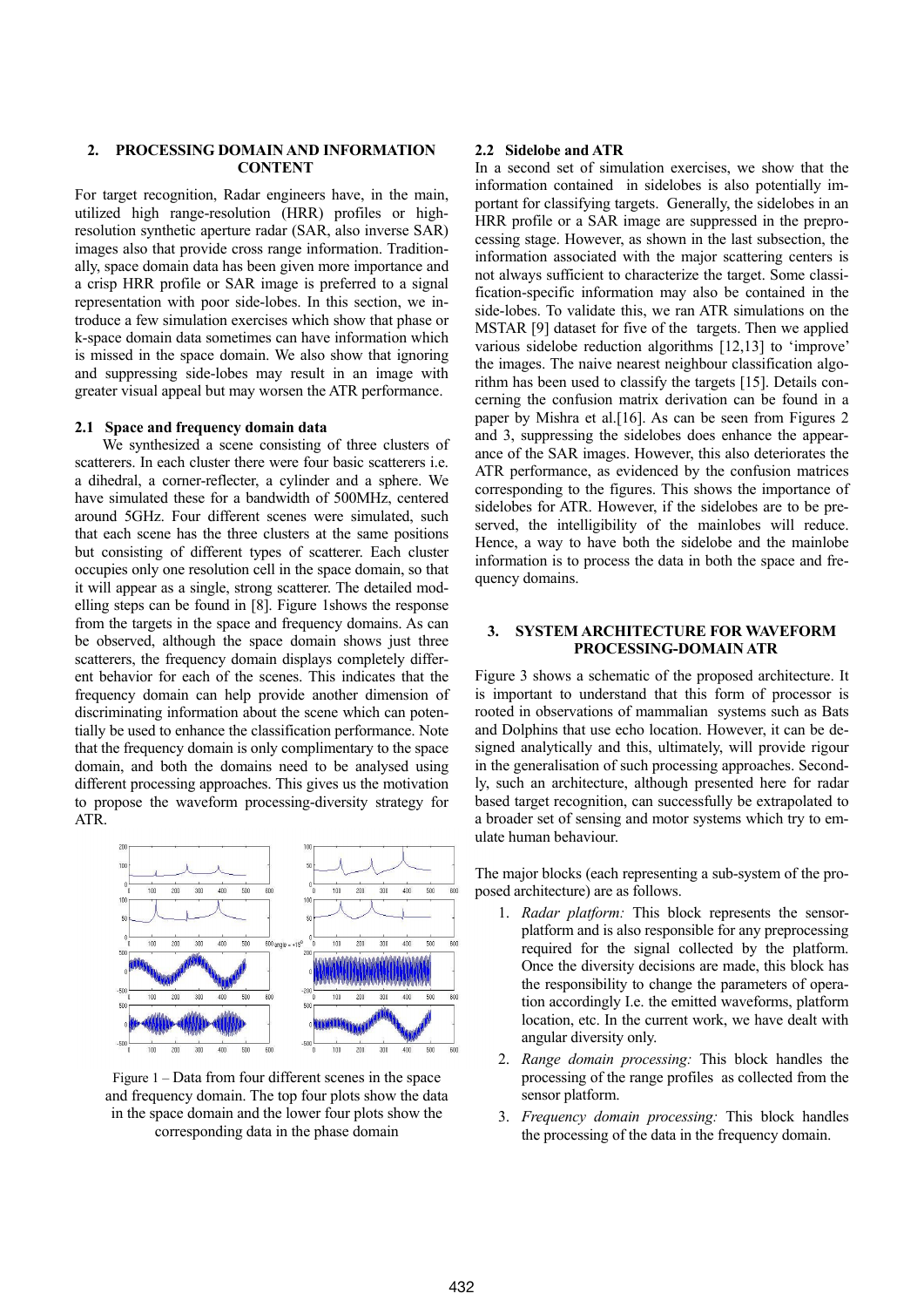4. *Confidence calculation:* This block handles the features and information collected from the above two blocks to make a decision regarding the type of target in the scene along with a confidence with which this decision is made. This confidence level representation



|                 | Tg1 | Tg2 | Tg3 | Tg4 | Tg5 |
|-----------------|-----|-----|-----|-----|-----|
| Tg1             | 211 |     | 20  | 41  |     |
| Tg <sub>2</sub> |     | 258 |     | າ   |     |
| Tg3             | 11  |     | 222 | 10  | 26  |
| Tg4             | 18  |     |     | 242 |     |
| Tg5             |     | 15  | q   |     | 244 |



|                                                 | Tg  | Tg<br>$\overline{2}$ | Tg<br>3        | Tg<br>4 | Tg5 |
|-------------------------------------------------|-----|----------------------|----------------|---------|-----|
| Tg                                              | 204 | 1                    | 23             | 45      |     |
| Tg<br>$\overline{2}$                            | 5   | 250                  | $\overline{2}$ | 4       | 13  |
| Tg<br>$\overline{\mathbf{3}}$                   | 11  | 7                    | 212            | 12      | 31  |
| Tg<br>$\overline{4}$                            | 25  | $\overline{3}$       | 8              | 231     |     |
| $\begin{array}{c}\n\text{Tg} \\ 5\n\end{array}$ | 3   | 19                   | 12             | 4       | 236 |
|                                                 |     |                      |                |         |     |



|                  | Tg1 | Tg2 | Tg3 | Tg4 | Tg5 |
|------------------|-----|-----|-----|-----|-----|
| Tg1              | 200 |     | 22  | 48  |     |
| Tg <sub>2</sub>  |     | 252 |     |     |     |
| Tg3              | 12  |     | 212 | 14  | 28  |
| $Tg\overline{4}$ | 23  |     | Ç   | 234 |     |
| Tg5              |     | 19  | 12  |     | 237 |

|                               | Tg  | Tg<br>2 | Tg<br>3 | Tg  | $\begin{array}{c}\n\text{Tg} \\ 5\n\end{array}$ |
|-------------------------------|-----|---------|---------|-----|-------------------------------------------------|
| Tg                            | 184 | 8       | 17      | 57  | 8                                               |
| Tg<br>2                       | 14  | 210     | 12      | 8   | 30                                              |
| Tg<br>3                       | 23  | 15      | 174     | 30  | 31                                              |
| Tg<br>4                       | 41  | 9       | 18      | 190 | 16                                              |
| $\mathop{\text{Tg}}\limits_5$ | 8   | 42      | 28      | 11  | 185                                             |

Figure 2 Effect of windowing on image quality and on classification performance. Top to down: Sample of original SAR image; after Hamming windowing; after nonlinear apodization [12]; after refined nonlinear apodization [13].

can be in terms of a continuous variable such as probability, or, in terms of simple discrete levels such as *CONFIDENT* or *NOT CONFIDENT*.

5. *Memory:* Memory description and usage is a crucial part for any automated system endeavouring to become cognitive. However, in the form of processor invoked here, the current memory block only supplies prior test-phase based information to block 4 and block 6.

6. *Decision maker:* This block takes the decision regarding whether to go for a fresh collection of data from the scene or not, and, deciding what diversity is to be employed for the fresh data-collection step.

Note that the fifth block is the memory block containing both short and long term memory consistent with biological observations. Further details of the algorithm can be found in a paper by Mishra et al.[14].





#### **3.1 Description of experimental setup and algorithm**

Simulated echo data have been created from two sources. The first is via analytical solutions for the EM scattering from simple targets (spheres). The second is via a computational EM simulation tool FEKO [10,11]. These provide the source of raw data to be interrogated by the cognitive processor. In the first case, simple targets have been chosen to help provide a physical insight as to the scope of improvement in classification performance. Firstly we consider only the azimuth angle variation capability of the system and investigate the algorithms to be used in the central processor and the potential performance enhancement, as compared to traditional range profile based target recognition systems. Secondly, we investigate the potential of using the phase part of the frequency response of the target. For a linear FM radar the raw signal in *k* space is the frequency response of the target.

#### **4. PROCESSING AND RESULTS**

The first phase, where the ATR capabilities of the newly proposed architecture were tested, was limited the diversity to azimuthal angle variations only. For a given pose, the system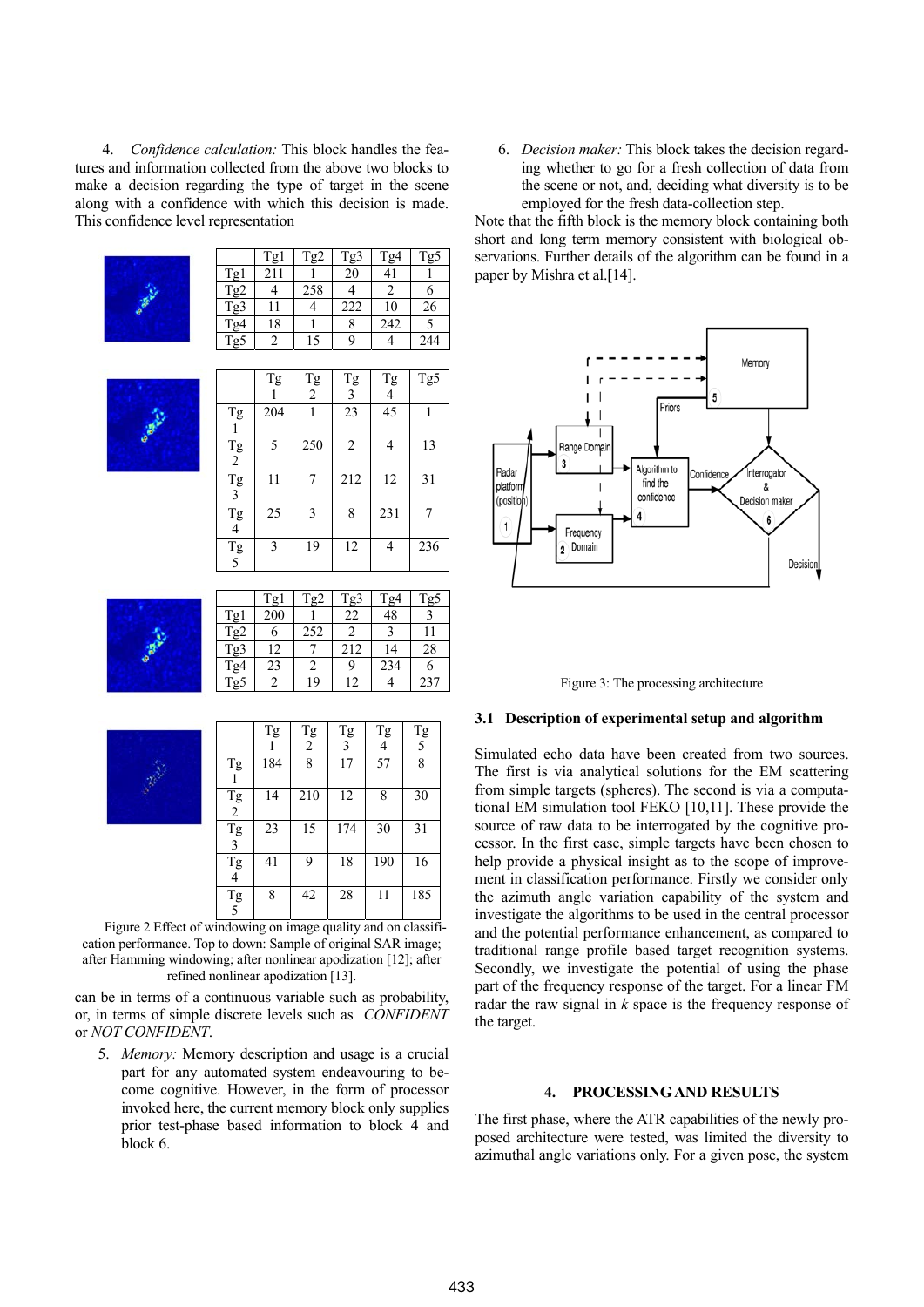calculates the possible class of the target. It also supplies a confidence level to this decision. Depending upon this confidence level a decision is made regarding if a further profile to be collected for a different orientation of the target, i.e. from a different azimuth-angle. The re-positioning of the radar allows for a different viewing angle from which additional information can be gleaned. This input is combined with previous pulses, using information stored in echoic memory.

The long-term memory is utilized if the radar recognizes the current scenario as having similar attributes to that of a previous case. This is used to change the bias weighting in the decision maker accordingly. The process is continued until either a classification decision is made with a desired confidence, or, a maximum number of profiles have been checked, without being able to give the desired confidence level to any of the classes.

In the limited simulation done to date, we have tested three types of data processing. In the first type, data in time/space domain, i.e. range resolution profile data, is handled. This is similar to conventional ATR processing methods. In the second type, both time and frequency domain data is handled simultaneously. This will be referred to as time-frequency domain algo 1. In the third type, decision is tried to reach with the desired confidence, using time domain data only. In case no single class scores the desired number of votes, then data in the frequency domain are processed to bolster the decision making. This will be referred to as time-frequency domain algo 2. The change of performance of classification for both the cases were plotted against the angle by which the consecutive perspectives differ  $(\Delta \theta)$ . The results are summarized in Figure 4.

We see that using both the channels (Blocks 2 and 3) gives better performance than using a single channel. The conventional algorithm of single perspective based ATR is when  $\Delta\theta = 0$ .

Secondly, the performance was the best for a jump of around 5-8 degrees and using both the channels, give better performance. We note that on an average (median) profiles from three different perspectives are enough to give a decision with practical confidence level. For each  $\Delta\theta$ , the median number of perspectives taken by the algorithms is also noted. Irrespective of the value of  $\Delta\theta$ , the median number of perspectives was found to be 3. Secondly, as compared to the proposed variable perspective ATR scheme, if only two perspectives were used with, the performance was found to be 85%. Hence, the bio-inspired framework performs better than both the single perspective ATR scheme, as well as the fixednumber, multi-perspective based scheme.

An anomaly in the result is the observation that for  $\Delta\theta$  = 0 the conventional algorithm performs better than Algorithm 2. This is mainly because, with  $\Delta\theta = 0$ , there is no extra spatial formation added with iteration. Handling the information from the two channels may also confuse the classifier. This negative effect is substantial enough for Algorithm 2 so as to make it perform worse than the conventional algorithm.



Figure 4: Results from the proposed architecture as compared with conventional ATR algorithms

# **5. CONCLUSION**

This research has introduced the concept of a highly dimensioned, feed-back based processing architecture that has roots in observations of the operation of biological systems. A central aspect is the use of waveform and spatial diversity to provide a richer information source from the scene under interrogation. We show that a successful ATR algorithm benefits from both space and frequency domain processing of Radar data. Inspired by t,his we have proposed an ATR architecture which implements this waveform processing-domain diversity.

We also show that the proposed architecture performs better than the established ATR algorithms. Note that the current work has only exploited a part of the proposed architecture. The architecture can be exploited in a more exhaustive manner, which in turn, could provide enhanced ATR performance.

#### **6. ACKNOWLEDGEMENT**

The authors acknowledge DEEWR, Australia under whose Endeavour Fellowship the third author was able to work with other authors. They also thank Mr. Rajib Panigrahi for his help in simulating the apodization algorithms.

# **REFERENCES**

[1] A. W. Rihaczek and S. J. Hershkowitz, *Theory and Practice of Radar Target Identification*. Artech House, 2000.